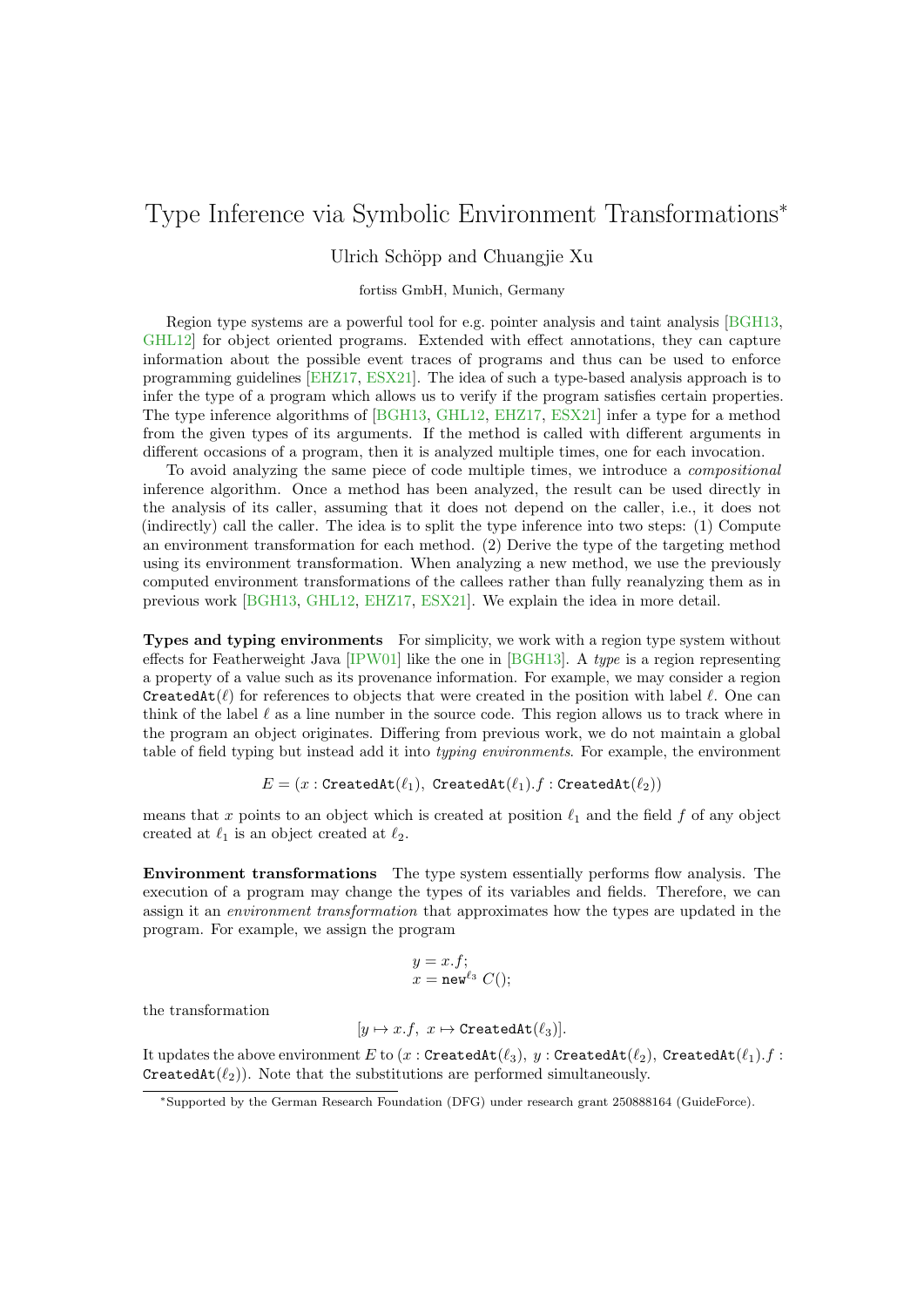Type Inference via Symbolic Environment Transformations U. Schöpp and C. Xu

**Field access graphs** Directly using field access paths like  $x \cdot f$  as above is problematic, because the lengths of access paths may be unbounded. The computation of environment transformations involving such access paths may not terminate. For example, consider a class of linked lists with a field next : Node pointing the next node. The following method returns the last node of a list.

$$
\begin{array}{ll}\texttt{Node last()} {\small \{ } } \\ \texttt{if (next == null) {return this;} } \\ \texttt{else {return next last();} } \end{array}
$$

It would have return type this ∨ this.next ∨ this.next.next ∨ this.next.next.next ∨ · · · , expressing that the returned value has the same type of the variable this or the field this.next and so on. To solve this, we work with *access graphs* which provide a finite representation of access paths [\[KSK07\]](#page-2-5). For example, the Node class has three access graphs to represent all its access paths. Therefore, the return type of  $last()$  is the disjunction of these three graphs rather than the above infinite disjunction of access paths.

A theory of abstract transformations With the above ingredients, we now define a notion of abstract transformation. Like the usual ones, an abstract transformation consists of finitely many assignments  $\kappa \mapsto u$ . The value u is a disjunction of some atoms. An *atom* is a variable, a type or a field graph following a variable or a type. The key  $\kappa$  is a non-type atom, as we treat variables and fields similarly in order to involve field typing in environments. To model how types are updated in a program, we define the following operations on abstract transformations. We define the composition of abstract transformations to model type updates in a statement followed by another and the join of abstract transformations to tackle conditional branches. Moreover, we instantiate an abstract transformation to an endofunction on typing environments. Assignments are essentially subtyping constraints [\[PS91\]](#page-2-6) and the instantiation solves the constraints.

**Type inference** Suppose we have a table  $T$  assigning an abstract transformation to each method of a program. Then we can compute an abstract transformation for any expression e of the program by induction on  $e$ . For example, when  $e$  is an invocation of a method, we lookup the table  $T$ . For any well-typed program, we can compute such a table  $T$  for it as follows. We start by initializing  $T$  for each method with the "bottom" transformation, that is, the transformation whose values are the empty disjunction. For each method, we compute the abstract transformation of its body, and then update the corresponding entry in  $T$ . We repeat this until no more update of T is possible. This procedure always terminates, because the update of T "weakens" its entries and there are only finitely many abstract transformations.

To infer the type of a method, we find its abstract transformation from T, feed it with a typing for its arguments, and then get the type of the return variable from the resulting typing environment. If we add a new method into the program, we can use  $T$  to analyze it as long as the old methods do not depend on it. In this way, we can reuse the existing analysis results to analyze new code rather than reanalyzing the whole program and library.

We note that our approach to type inference via abstract transformations is independent from region types. What essential is the finite lattice structure of types. For example, it also works for class types of the standard Java type system.

Lastly, we have a prototype implementation of the above type inference algorithm for the type system of [\[ESX21\]](#page-2-3) based on the Soot framework [\[SG\]](#page-2-7). It takes a Java bytecode program and a programming guideline as inputs, infers the type and effect of the program, and then verifies if the program adheres to the guideline.